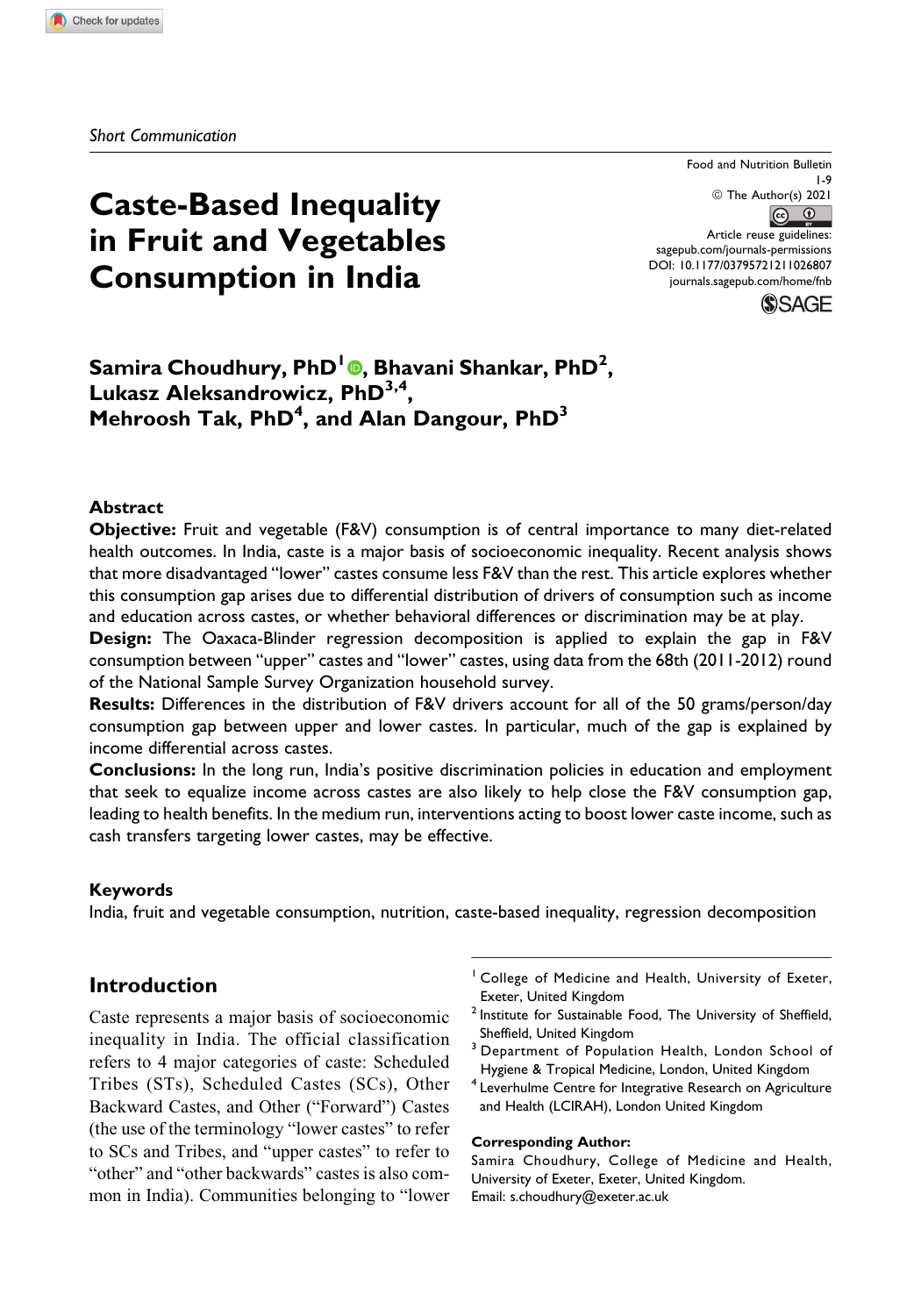castes," that is, STs and SCs, are the most disadvantaged social groups in India.<sup>1</sup> Approximately 25% of the Indian population is classified as belonging to a SC or a  $ST<sup>2</sup>$  Recognizing their relative social and economic deprivation, the Indian constitution has historically accorded special status to SCs and STs and put in place positive discrimination measures in education and employment.<sup>3</sup> Despite such measures and an improvement in their position over time, SC/STs continue to suffer multiple disadvantages relative to the remaining population. $4-7$ 

The disadvantage suffered by SC/STs in India is known to extend to several dimensions relating to health and nutrition as well. Children from lower castes have been shown to have higher rates of infant mortality and lower iron and vitamin supplementation rates, in addition to displaying relatively lower use of public health services, compared to children from upper castes.<sup>7</sup> Scheduled Caste/Scheduled Tribe children have been found to have lower height-for-age on average compared to children from upper castes, and this has been linked to lower use of health services and worse parental education.<sup>6</sup> The literature has also explored gaps between SC/STs and upper castes in the use of maternal health care, highlighting disparities in antenatal coverage.<sup>8</sup>

The above literature suggests that caste represents a major basis for inequality across a wide range of health and nutrition indicators in India. However, much less is known about whether caste also impinges upon key dietary and food consumption outcomes of importance to health. The Global Burden of Disease project<sup>9</sup> ranks dietary risks second among major risk factors for death and disability in India. Achieving adequate fruit and vegetable (F&V) consumption is a fundamental priority in India, where both micronutrient deficiencies and diet-related noncommunicable diseases have high prevalence. $10,11$  However, recent analyses have shown that average F&V consumption in the Indian population is worryingly  $low<sup>12</sup>$  and that lower castes appear to consume significantly less F&V than upper castes.<sup>13</sup>

In this article, we attempt to unpack the relationship between caste and F&V consumption. Lower castes may display lower F&V consumption as a result of being endowed with lower levels of important drivers that boost F&V consumption, such as income or education (a "covariate" effect in a regression context). Or their relatively lower consumption may be a result of a weaker strength of relationship between drivers and F&V consumption outcomes (a "coefficient" effect). Sources of such coefficient effects may include behavioral aspects (eg., increase in income translates into a lower boost to F&V consumption for some groups because of cultural/behavioral aspects) or some form of "discrimination" (eg., some groups may live in areas worse served by food markets, resulting in a weaker relationship between drivers and F&V consumption outcomes). Previous research has suggested that food consumption and its evolution in India is subject to strong sociocultural influences,<sup>14,15</sup> and that caste plays a role in dietary patterns.<sup>16</sup> Is the lower F&V consumption of SC/STs in India a result of covariate effects or coefficient effects, or both? Such a question has important implications for policy and strategy. If this consumption gap arises because of endowment disparities, then policies, traditional development strategies that aim to equalize incomes across castes, such as caste-based education and employment policies also work toward equity in F&V consumption. However, if intercaste differences in the strength of relationship between drivers and F&V consumption play a key role, more targeted policies may need to be designed, such as behavior change communication strategy aimed at improving F&V consumption, particularly among lower castes. This article aims to shed light on this research question using the Oaxaca-Blinder (OB) regression decomposition method.

# **Data**

We use data from the latest available 68th (2011-12) round of India's National Sample Survey Organization's (NSSO) household survey. The NSSO is a nationally representative multipurpose repeated cross-sectional survey that collects information on household expenditure and consumption (note 1).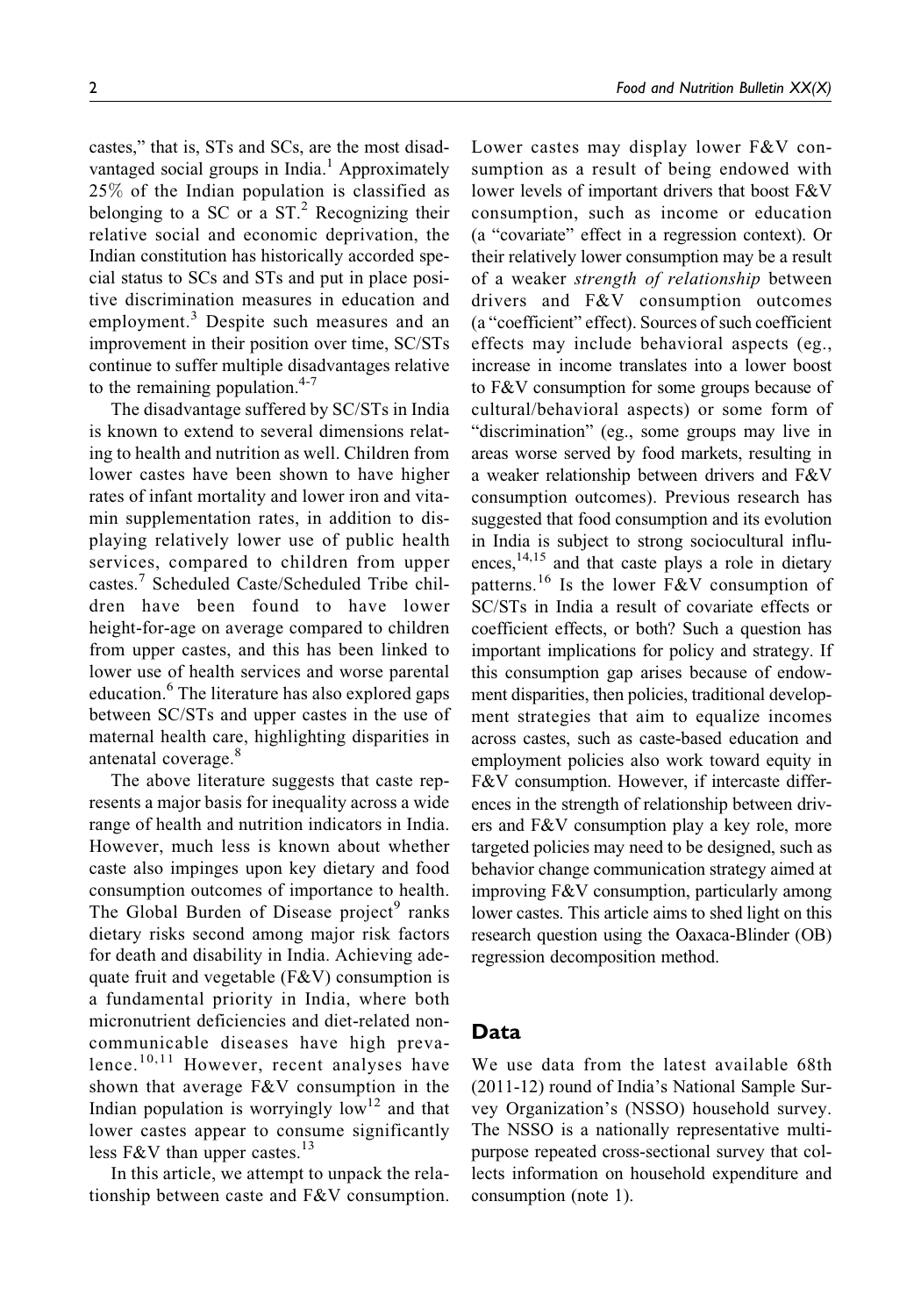Our analysis uses food consumption data collected using a 7-day recall method by NSSO 2011 to 12. The NSS asked household respondents to recall the total consumption of F&V by the household during the reference period, including consumption from home production (note 2) households, respectively. After excluding households with outlier values of per capita calorie intake, our final estimation sample contains 98,879 households, with 70,272 households belonging to the upper castes ("other" and "backward" castes)  $(71\%)$  and 28,607 households belonging to SC/STs (29%). Our dependent variable is household F&V consumption (g/adult equivalent/day), which is the sum of fruits and vegetables (excluding tubers and pulses) consumed at home by the household in the last 7 days, divided by the sum of household adult equivalent units. Each household member was assigned an adult equivalent unit, which is the ratio of that member's age- and sex-specific recommended daily dietary energy, compared to an adult male. For each household's consumption, we also include (1) meals prepared at home but consumed by nonmembers and (2) meals received for free from other households by household members. The NSS also records limited information on out-of-home consumption of meals/snacks. However, this is based on a single respondent's estimation on behalf of the entire family and is of questionable reliability.<sup>17-19</sup> Therefore, we do not include out-of-home consumption in our calculations (note 3).

Our set of covariates includes household-level economic and sociodemographic indicators that have been linked to household dietary outcomes in previous literature.<sup>13,20,21</sup> In particular, we follow the specification recently used by Choudhury et al. $^{13}$  To proxy income, we use per capita monthly expenditure (note 4). To estimate price ("unit values"), we divide reported expenditure by purchased quantity, and we do this for all foods combined, as well as separately for F&V (note 5). We then compute the relative price of F&V as the ratio of F&V unit value over the unit value for all foods. Level of education, measured as years of schooling of the female spouse, is used to proxy nutritional knowledge.<sup>22,23</sup> We also include a dummy variable representing

female-headed households, based on the research<sup>24</sup> which suggests that the nutrition sensitivity of household resource allocation is gender dependent.

Given the prominence of sociocultural patterns in Indian diets, $14$  we use a binary variable to specify whether households are Hindu or not. To further account for regional and cultural heterogeneity, we include a set of state-level dummy variables. Food consumption can derive from 2 broad sources, household production (and local exchange), or market purchase. A systematic review of this literature finds a positive association between market access and household food consumption.<sup>25</sup> However, the literature also argues that agricultural production and proximity to agricultural production are linked with household food consumption outcomes in many low-income settings since markets are often weak, posing challenges to market sourcing of foods.<sup>26</sup> Therefore, we include covariates to indicate whether a household is rural or urban and whether it is primarily employed in the agriculture sector.

# **Methods**

We use regression decomposition methods in the form of the OB decomposition of the differences in mean F&V consumption between SC/STs and the upper castes ("other" and "backward" castes). The OB decomposition has the advantage of examining the gap in mean outcomes between the 2 population groups. $27,28$  It not only quantifies how much differences in the levels of key drivers explain the F&V consumption gap between upper and lower castes but also identifies how intercaste differences in relationships between endowments and F&V consumption explain the gap. The OB decomposition partitions the mean gap in F&V consumption between the upper castes and SC/ STs into 3 parts: a part that is due to the differences in the levels of key drivers between the 2 groups (covariate effects); a second part that is due to the differences between the groups in the strength of relationships between drivers and F&V consumption (coefficient effects); and a third part that arises from interactions between covariate and coefficient effects.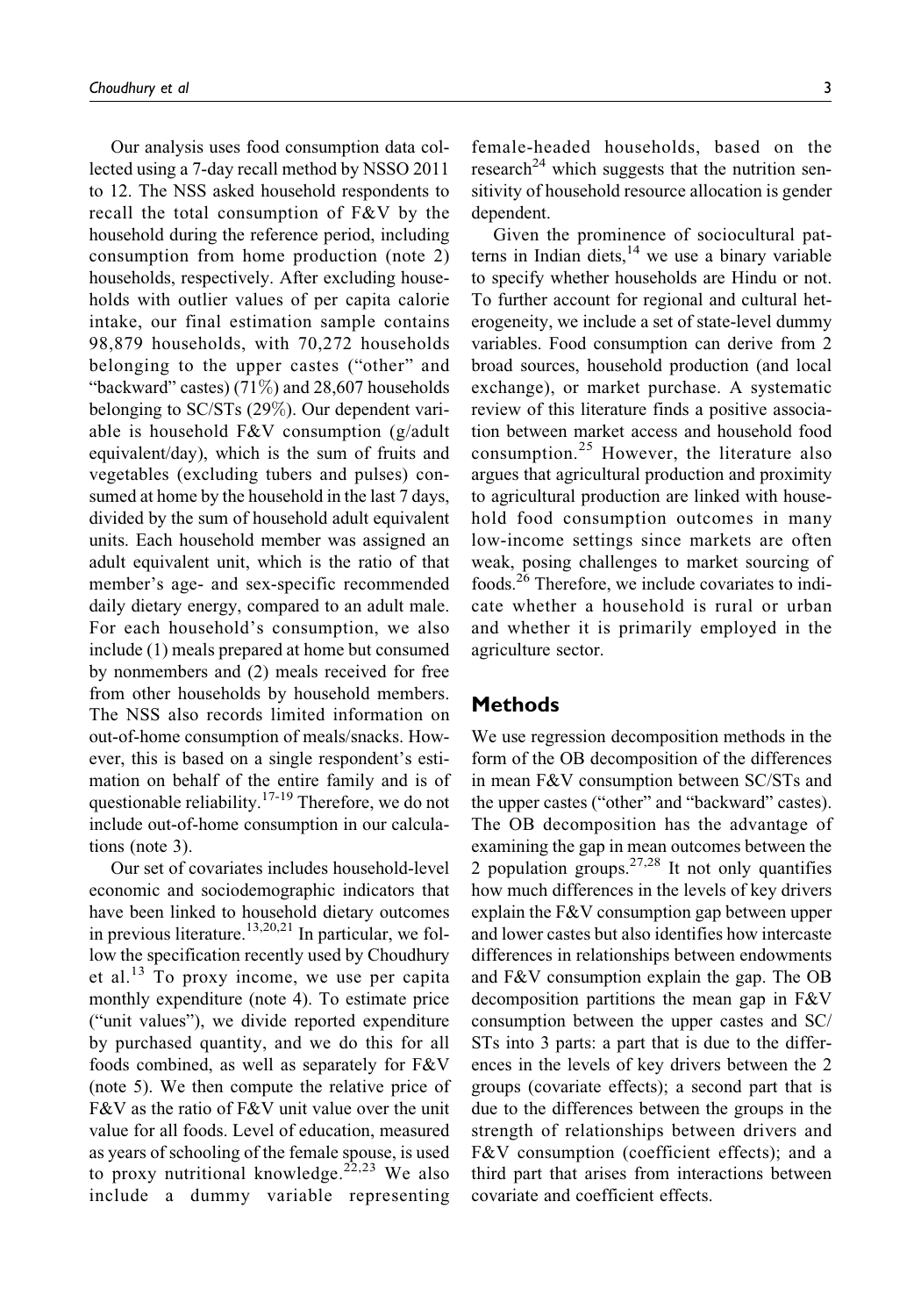To show this more formally, suppose  $F\&V$ consumption is explained by only one driver  $x$ , based on a linear regression model. We have 2 groups labeled " $lc$ " for "lower castes" (SC/ST) and "uc" for "upper castes" (other/backward castes), respectively. The relationship between  $x$ and F&V consumption is allowed to vary between the upper castes and lower castes:

$$
F\&V^{uc} = \beta^{uc}x^{uc} + \epsilon^{uc}
$$
 if household belongs to  
upper cases (other/backward)

 $F \& V^{lc} = \beta^{lc} x^{lc} + \epsilon^{lc}$  if household belongs to lower castes  $(SC/ST)$ 

Then, the gap in F&V consumption between the upper castes and lower castes can be expressed as:

$$
\overline{F\&V}^{uc} - \overline{F\&V}^{lc} = \beta^{uc}\overline{x}^{uc} - \beta^{lc}\overline{x}^{lc}
$$

Where  $\overline{F\&V}^{uc}$  and  $\overline{F\&V}^{lc}$  represent average F&V consumption in each group,  $\bar{x}^{\mu c}$  and  $\bar{x}^{\mu c}$  are the average endowments of driver  $x$  for each group, and  $\beta^{uc}$  and  $\beta^{lc}$  are the relationships between  $x$  and F&V consumption for the 2 groups. Therefore, the gap in F&V consumption between the 2 groups can be written as

$$
\overline{F\&F}^{uc} - \overline{F\&F}^{lc} = (\overline{x}^{uc} - \overline{x}^{lc})\beta^{lc} + (\beta^{uc} - \beta^{lc})\overline{x}^{lc} + (\overline{x}^{uc} - \overline{x}^{lc})(\beta^{uc} - \beta^{lc}) = \Delta x \beta^{lc} + \Delta \beta x^{uc} + \Delta x \Delta \beta
$$

The above equation says that the gap in  $F&V$ consumption between lower castes and upper castes is comprised of 3 components. The first part,  $\Delta x \beta^{lc}$  is the difference in consumption arising from differential endowments of the driver  $x$ across the 2 groups (the covariate effect). The second part,  $\Delta \beta x^{uc}$  is the consumption differential arising from differences in coefficients between  $uc$  and  $lc$  (the coefficient effect). The third term  $\Delta x \Delta \beta$  is the interaction between the covariate and coefficient effects. It can be shown that the decomposition also generalizes to the multivariate regression case.

We estimated the regressions and computed the OB decompositions as indicated above, using the data and regression specification described in the previous section.

# **Results**

### *Descriptive Statistics*

Table 1 reports sample means for all variables in the regressions by caste groupings. Significant differences between upper and lower castes based upon t tests of group means are also indicated. Table 1 reveals that there is a 50 g/adult equivalent/day gap in average F&V consumption between the lower castes (253 g) and upper castes (303 g). Indeed, the F&V consumption among both groups is below the Indian National Institute of Nutrition<sup>29</sup> and the WHO's Global Strategy on Diet, Physical Activity and Health recommendation of 400 g of F&V/day. Table 1 also suggests substantial differences in some of the key drivers of F&V consumption between caste groups; particularly that upper caste households have much higher income (expenditure), are more educated, and less likely to live in rural areas, compared to lower castes.

#### *Oaxaca-Blinder Decomposition Results*

Table 2 presents results from the ordinary least squares regression models estimated separately for lower castes, upper castes, and total population. Allowing all coefficients to vary by caste requires separate regressions by caste and thus, following the standard methodology, we first estimate separate regressions. These regressions are precursors to the OB decomposition computation.

The results suggest that income exerts a strong positive influence on F&V consumption. Fruit and vegetable consumption is also positively associated with lower F&V price relative to other foods, and with smaller household sizes. Rural location, agricultural occupation, and female household headship also have a positive relationship with F&V consumption. A difference in coefficient size across caste groups is evident for the income, price, and education variables. We also estimated a version of the whole sample regression where each covariate was interacted with a dummy variable for lower or upper caste (note 6).

Table 3 contains the results of the OB decomposition, showing the contribution of differences in the levels of drivers (covariate effects) and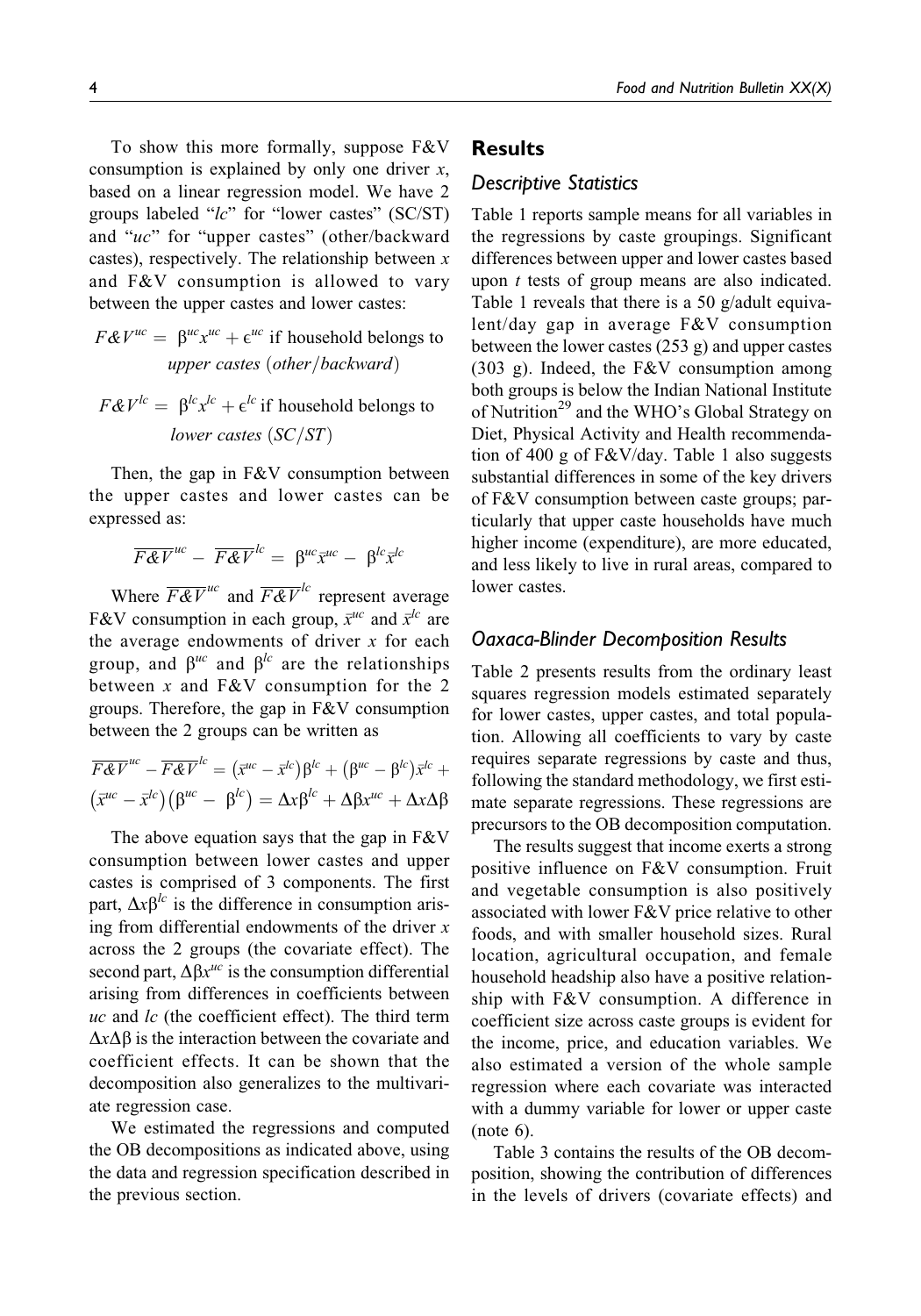| Opper Castes, and Lower Castes variable.                                        |                     |                      |                 |  |  |  |  |  |
|---------------------------------------------------------------------------------|---------------------|----------------------|-----------------|--|--|--|--|--|
|                                                                                 | Total<br>population | Upper<br>castes      | Lower<br>castes |  |  |  |  |  |
| F&V consumption ( $g$ /adult equivalent/day)                                    | 284.05              | $302.65^{\circ}$     | 252.88          |  |  |  |  |  |
| Per capita monthly consumer expenditure (Rs)                                    | 2006.39             | 2207.71 <sup>b</sup> | 1488.97         |  |  |  |  |  |
| Relative price of F&V(ratio of F&V unit value (price) relative to all<br>foods) | 1.94                | 1.94 <sup>b</sup>    | 1.93            |  |  |  |  |  |
| Household size                                                                  | 4.45                | $4.44^{b}$           | 4.47            |  |  |  |  |  |
| Number of children younger than 5                                               | 0.46                | $0.44^{b}$           | 0.49            |  |  |  |  |  |
| Years of education of female spouse                                             | 3.46                | 3.79 <sup>b</sup>    | 2.61            |  |  |  |  |  |
| Female headed households (%)                                                    | 11.45               | 11.47                | 11.38           |  |  |  |  |  |
| Rural location (%)                                                              | 68.94               | $64.52^{b}$          | 80.30           |  |  |  |  |  |
| Agricultural households (%)                                                     | 49.69               | $49.15^{b}$          | 51.08           |  |  |  |  |  |

**Table 1.** Sample Means of Household Fruit and Vegetable Consumption and Its Drivers Across Total Population, Upper Castes, and Lower Castes Variable<sup>a</sup>

Abbreviation: F&V, fruit and vegetable.

<sup>a</sup>Results of *t* tests of differences between upper and lower castes are indicated in asterisks. Source: computed using NSS (2011-2012).

Agricultural households  $\%$  and the set of the set of the set of the 49.69 and 49.15b 51.08 and 51.08 and 51.08 and 51.08 and 51.08 and 51.08 and 51.08 and 51.08 and 51.08 and 51.08 and 51.08 and 51.08 and 51.08 and 51.0 Hindu (%) 83.05 80.18<sup>b</sup> 90.46 Observations 98,879 70,272 28,607

**Table 2.** OLS Regression Estimates for Household Fruit and Vegetable Consumption (g/adult equivalent/day) by Total Population, Upper Castes, and Lower Castes.<sup>a</sup>

|                                             | Total population   | Upper castes          | Lower castes              |
|---------------------------------------------|--------------------|-----------------------|---------------------------|
| Log per capita monthly consumer expenditure | 159.22 $(3.09)^b$  | $160.80$ $(1.32)^{b}$ | 153.18 $(1.97)^{b}$       |
| Log relative price of F&V                   | $-13.72(3.39)^{b}$ | $-18.08$ $(1.98)^{b}$ | $-3.05(2.48)$             |
| Household size                              | $-18.09(0.51)^{b}$ | $-18.16(0.34)^{b}$    | $-17.85(0.46)^{b}$        |
| Number of children younger than 5           | 17.13 $(0.97)^{b}$ | 16.97 $(0.88)^{b}$    | $17.45$ $(1.10)^{b}$      |
| Years of education of female spouse         | 0.41(0.34)         | $0.74~(0.20)^{b}$     | $-0.78(0.30)^c$           |
| Female headed households                    | 68.00 $(4.42)^{b}$ | 71.73 $(2.14)^{b}$    | 58.42 (2.74) <sup>b</sup> |
| Rural location                              | 26.32 $(2.65)^b$   | 26.60 $(1.47)^b$      | $25.24$ $(2.30)^{b}$      |
| Agricultural households                     | 9.47 $(1.81)^{6}$  | $10.58$ $(1.25)^{b}$  | 6.13 $(1.68)^{6}$         |
| Hindu                                       | 1.43(2.85)         | 1.03(1.60)            | $-1.15(3.24)$             |
| Caste (baseline: upper castes)              |                    |                       |                           |
| SC/ST <sub>s</sub>                          | $-3.63$ $(2.14)^d$ |                       |                           |
| <b>Observations</b>                         | 98,879             | 70,272                | 28,607                    |
| $R^2$                                       | 0.34               | 0.34                  | 0.33                      |

Abbreviations: F&V, fruit and vegetable; SC, Scheduled Caste; ST, Scheduled Tribe.

<sup>a</sup>Source: estimated based data from NSS (2011-2012). Standard errors were adjusted for clustering given the multistage sampling design of the NSS survey.

<sup>b</sup>P < .01.<br><sup>c</sup>P < .05

 $P < 0.05$ .  $^dP < 1$ .

differences in the strength of relationships between drivers and F&V consumption (coefficient effects), respectively, in explaining the gap in F&V consumption between upper and lower castes. In aggregate, covariate effects are very dominant, accounting for almost 47 of the 50 grams gap between upper and lower castes in mean F&V consumption. Furthermore, Table 3

<sup>&</sup>lt;sup>b</sup>P < .01.<br><sup>c</sup>P < .05.

*<sup>P</sup>* < .05. <sup>d</sup> *P* < .1.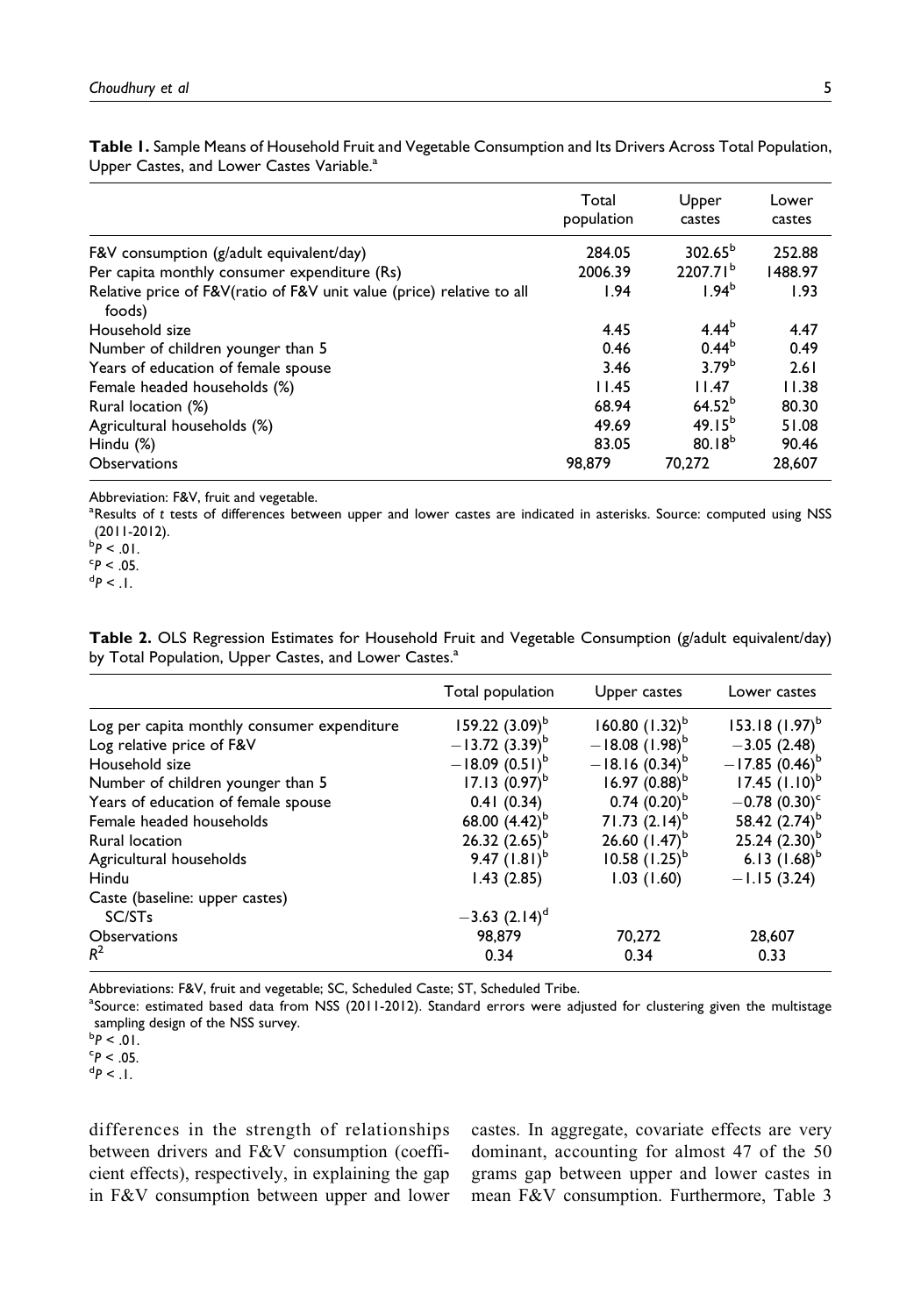|                                                | Covariate effect   |                   | Coefficient effect |                   | Interaction effect |                   |
|------------------------------------------------|--------------------|-------------------|--------------------|-------------------|--------------------|-------------------|
|                                                | Estimate           | Standard<br>error | Estimate           | Standard<br>error | Estimate           | Standard<br>error |
| Aggregate effect                               | 46.77 <sup>b</sup> | 1.99              | 3.09               | 2.08              | 3.82 <sup>c</sup>  | 1.78              |
| Log per capita monthly consumer<br>expenditure | 49.92 <sup>b</sup> | 1.82              | 54.39              | 41.09             | 2.37               | 1.79              |
| Log relative price of F&V                      | $-0.08$            | 0.10              | $-15.31c$          | 6.98              | $-0.07$            | 0.09              |
| Household size                                 | 0.33               | 0.55              | $-1.41$            | 4.82              | 0.01               | 0.02              |
| Number of children under 5                     | $-0.84^b$          | 0.20              | $-0.24$            | 1.03              | 0.02               | 0.10              |
| Years of education of female spouse            | 0.90 <sup>d</sup>  | 0.49              | 4.06 <sup>c</sup>  | 1.78              | 1.84 <sup>c</sup>  | 0.81              |
| Female headed households                       | 0.24               | 0.31              | 1.46               | 0.97              | 0.04               | 0.06              |
| Rural location                                 | $-4.14^{b}$        | 0.50              | 1.11               | 3.84              | $-0.21$            | 0.74              |
| Agricultural households                        | $-0.20c$           | 0.09              | 2.31               | 1.99              | $-0.09$            | 0.08              |
| Hindu                                          | $-0.11$            | 0.34              | 1.97               | 6.42              | $-0.22$            | 0.73              |

**Table 3.** Oaxaca-Blinder Decomposition of Mean F&V Consumption Gap Between Upper Castes and Lower Castes.<sup>a</sup>

Abbreviation: F&V, fruit and vegetable.

<sup>a</sup>Source: estimated based data from NSS (2011-2012). Standard errors were adjusted for clustering given the multistage sampling design of the NSS survey.

shows that the higher mean income of the upper castes compared to lower castes is overwhelmingly the major source of the F&V consumption gap, accounting for almost all of it. Although the relative endowments of lower castes in terms of their rural location, family size, and agricultural occupation act to lower the gap, these effects are very small compared to the income effect. In contrast to the covariate effects, in aggregate, coefficient differences explain very little of the mean gap in F&V consumption across upper and lower castes. The higher price sensitivity of upper caste F&V consumption compared to lower caste acts to narrow the F&V consumption gap. Other coefficient effects are small and/or statistically insignificant, as are the interaction effects.

# **Discussion and Conclusion**

Despite decades of affirmative policy action, caste continues to have a persistent negative bearing on many human welfare outcomes in India, in particular, in the realm of health and nutrition. Children belonging to SCs/STs have been shown to suffer numerous disadvantages relating to health and nutrition outcomes in comparison with "upper" castes. Yet there has been surprisingly little attention devoted to potential caste-related disparities in Indian diets, which are a major proximate determinant of many nutrition and health outcomes. Choudhury et al. (2019) have recently raised the prospect of caste being a key source of inequality in F&V consumption in India, which holds implications for many diet-related health outcomes.

However, the question arises as to whether any observed caste-based differentials in F&V consumption arise primarily because lower castes have worse endowments of income, education, and other key drivers of F&V consumption, or whether they arise from differentials across castes in how F&V consumption responds to these drivers. Such a question has a potentially important bearing on policy and strategy: if endowment disparities are key, the focus can be on broad-based equalization of endowments such as income and education. In other words, traditional development strategies predominantly aimed at alleviating poverty among SC/STs would suffice to also equalize F&V consumption outcomes in the long run. But in contrast, if intercaste differences in relationships between endowments and F&V consumption are key, more

<sup>&</sup>lt;sup>b</sup>P < .01.<br><sup>c</sup>P < .05

 $P < 0.05$ .

 $^{\text{d}}P < 1$ .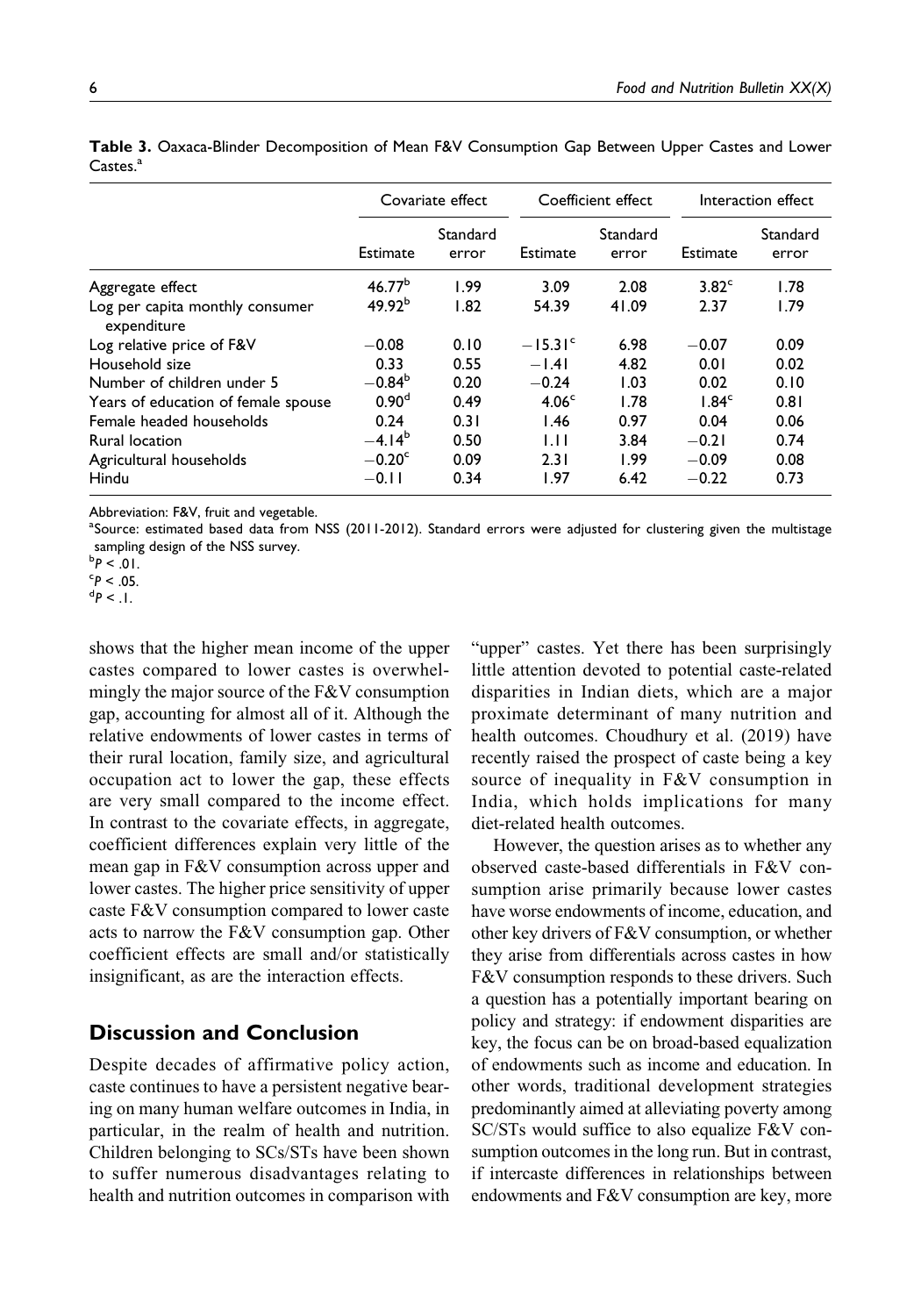targeted policies may be needed, for example, behavioral change communication aimed at encouraging F&V consumption in a particular caste or improving F&V availability in tribal areas. The OB regression decomposition that we apply is designed to shed light on the relative importance of these differences in the levels of drivers (covariate effects) and differences in the strength of relationships between drivers and F&V consumption (coefficient effects).

Our main findings are striking. Not only is much of the 50-gram F&V consumption gap between upper and lower castes explained by covariate effects, differences in incomes across caste groups alone largely account for the differential. In terms of policy implications for the long run, this finding supports the notion that historical and ongoing affirmative action policies in India may eventually have an equalizing effect on F&V consumption. As these policies primarily revolve around quotas for disadvantaged castes in educational institutions and public sector employment, they provide impetus toward equalizing incomes across castes and can thereby help close the F&V consumption gap. Another implication of our results is that, in the medium run, income support interventions that target SC/STs may help close the F&V consumption gap by promoting intercaste income equality. An example of this is the Mahatma Gandhi National Rural Employment Guarantee Scheme established in 2006, which aims to enhance the livelihoods of disadvantaged social groups, especially SCs/STs through guaranteed employment.30,31 In addition, the pilot unconditional cash transfer scheme that has been trialed by Sewa-Unicef has included tribal villages in its target population. $32,33$ 

The greater tendency of lower castes to be rurally based and engaged in agricultural production has a minor equalizing effect on the  $F&V$  gap between castes. Urban as well as rural F&V markets in India are generally weak given infrastructure limitations and the lack of cold chain facilities. However, rural location and proximity to agricultural production provide an alternative source of F&V access that may be less available to urban households. However, this effect is minor. Among the coefficient effects, the greater sensitivity of upper castes to F&V relative price changes appears to act to equalize F&V consumption. However, this as well as other coefficient effects have only minor or negligible implications for the consumption gap, suggesting that behavioral aspects may not be important in this setting. Income differences are the critical element.

The limitations of this study are fully acknowledged. The household, rather than individual, nature of the data is one limiting aspect. The multipurpose household survey nature of the NSSO data also constrains the covariate set that can be included in the analysis. The crosssectional nature of the study implies that causality cannot be inferred from the estimated regressions. It is also important to emphasize that our OB decomposition is only able to explain mean gaps in F&V consumption. Further analysis may fruitfully explore decompositions based on quantile regression methods,  $34$  which would enable insight into whether, for example, covariate or coefficient effects dominate at the lower tail of F&V consumption.

#### **Authors' Note**

Samira Choudhury and Bhavani Shankar contributed to conception and design, contributed to acquisition, analysis, and interpretation, and drafted manuscript. Samira Choudhury critically revised manuscript. Lukasz Aleksandrowicz, Mehroosh Tak, and Alan Dangour contributed to acquisition, analysis, and interpretation. All authors gave final approval, and agrees to be accountable for all aspects of work ensuring integrity and accuracy. Pathobiology and Population Sciences, The Royal Veterinary College, University of London, United Kingdom.

#### **Declaration of Conflicting Interests**

The author(s) declared no potential conflicts of interest with respect to the research, authorship, and/or publication of this article.

### **Funding**

The author(s) disclosed receipt of the following financial support for the research, authorship, and/or publication of this article: This study forms part of the Sustainable and Healthy Food Systems (SHEFS) programme supported by the Wellcome Trust's Our Planet, Our Health programme [grant number: 205200/Z/ 16/Z]. Funding body had no role in the data collection,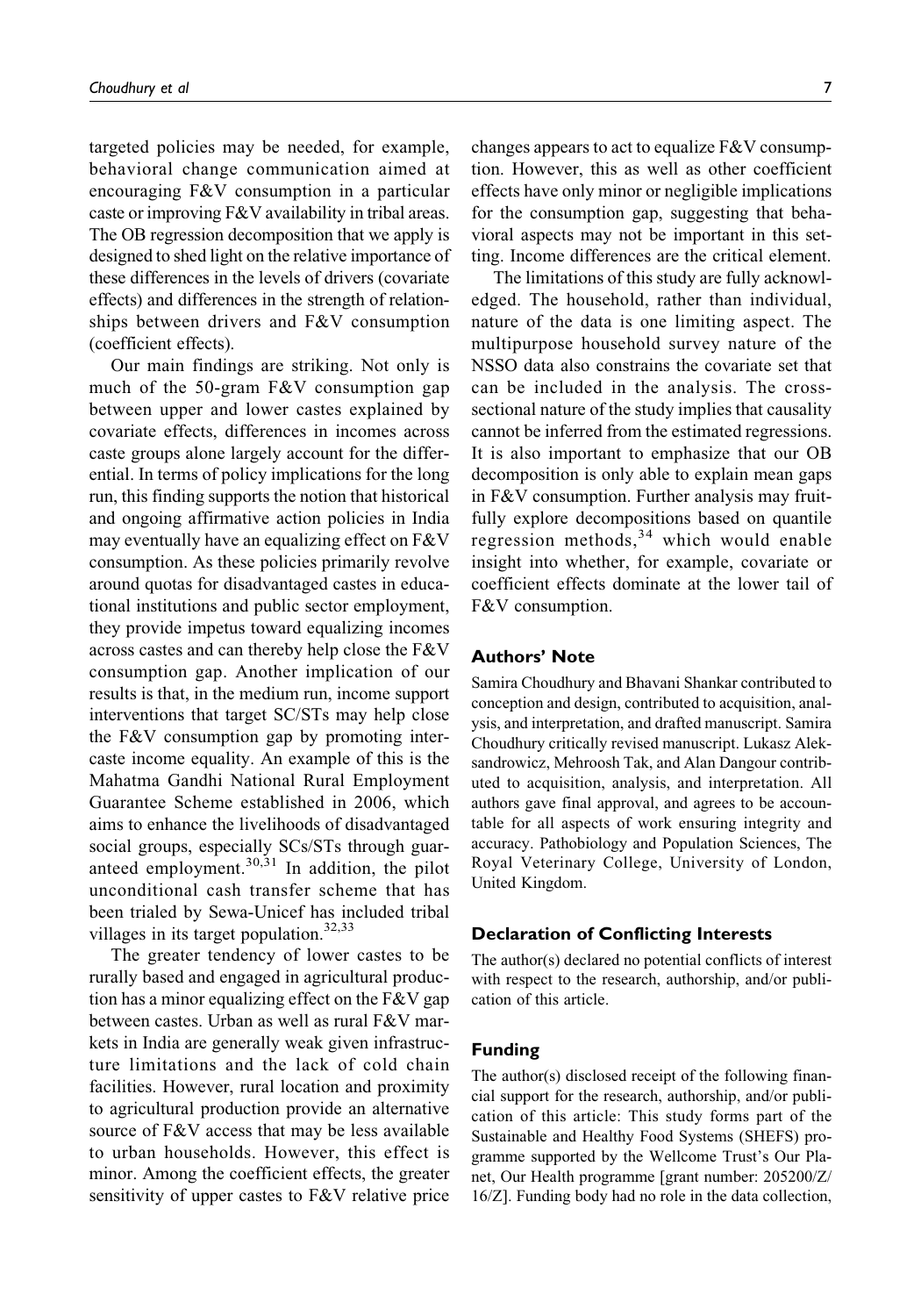analysis or interpretation, and no role in the study design or in writing the manuscript.

#### **ORCID iD**

Samira Choudhury D[https://orcid.org/0000-0002-3488-](https://orcid.org/0000-0002-3488-0785) [0785](https://orcid.org/0000-0002-3488-0785)

#### **Notes**

- 1. The 2011-12 round followed a stratified design with districts from each state or union territory comprising the first stratum, subdivided into rural and urban sectors. Villages within these substrata comprised the first stage units. In the second stage, household samples were drawn from each first stage unit.
- 2. The original NSS sample included 101,651 (59,683 rural and 41,968 urban.
- 3. This may be a potential source of bias. Lower castes may have work further away from home since they are often in work involving manual labor, and therefore, it is possible that they consume more foods away from home.
- 4. Per capita monthly expenditure is based on the sum of total food consumption and total nonfood expenses.
- 5. The value of food items (Rs) and quantity of consumption (kg) from purchased and own production are asked separately and we have taken the sum of these as the total household intake and expenditure.
- 6. A joint F test of these interaction effects was computed,  $(F(42, 12, 730) = 1.85)$  and found to be statistically significant at the 1% level, suggesting that coefficients as a whole do tend to vary by caste.

#### **References**

- 1. Maity B. Comparing health outcomes across scheduled tribes and castes in India. World Dev. 2017;96:163-181.
- 2. Chandramouli C, General R. Census of India 2011. Provisional Population Totals. Government of India; 2011.
- 3. Parikh S. The Politics of Preference: Democratic Institutions and Affirmative Action in the United States and India. University of Michigan Press; 1997.
- 4. Borooah VK. Caste, inequality, and poverty in India. Rev Dev Econ. 2005;9(3):399-414.
- 5. Mitra A, Singh P. Trends in literacy rates and schooling among the scheduled tribe women in India. Int J Soc Econ. 2008;35(1/2):99-110.
- 6. Van de Poel E, Speybroeck N. Decomposing malnutrition inequalities between scheduled castes and Tribes and the remaining Indian population. Ethn Health. 2009;14(3):271-287.
- 7. Thorat S, Sadana N. Discrimination and children's nutritional status in India. IDS Bull. 2009; 40(4):25-29.
- 8. Kumar A, Singh A. Explaining the gap in the use of maternal healthcare services between social groups in India. J Public Health. 2016;38(4): 771-781.
- 9. Prabhakaran D, Jeemon P, Sharma M, et al. The changing patterns of cardiovascular diseases and their risk factors in the states of India: the global burden of disease study 1990-2016. Lancet Glob Health. 2018;6(12):e1339-e1351.
- 10. Shankar B, Agrawal S, Beaudreault AR, et al. Dietary and nutritional change in India: implications for strategies, policies, and interventions. Ann N Y Acad Sci. 2017;1395(1):49-59.
- 11. Reddy KS, Shah B, Varghese C, Ramadoss A. Responding to the threat of chronic diseases in India. Lancet. 2005;366(9498):1744-1749.
- 12. Minocha S, Thomas T, Kurpad AV. Are 'fruits and vegetables' intake really what they seem in India?. Eur J Clin Nutr. 2018;72(4):603-608.
- 13. Choudhury S, Shankar B, Aleksandrowicz L, et al. What underlies inadequate and unequal fruit and vegetable consumption in India? An exploratory analysis. Glob Food Sec. 2020;24:100332.
- 14. Tak M, Shankar B, Kadiyala S. Dietary transition in India: temporal and regional trends, 1993 to 2012. Food Nutr Bull. 2019;40(2):254-270.
- 15. Chand R, Jumrani J. Food security and undernourishment in India: assessment of alternative norms and the income effect. Indian J Agric Econ. 2013; 68(902-2016-66815):39-53.
- 16. Gupta A, Mishra DK. Food consumption pattern in rural India: a regional perspective. J Econ Soc Dev. 2014;9(1):1-16.
- 17. Smith LC. The great Indian calorie debate: explaining rising undernourishment during India's rapid economic growth. Food Policy. 2015;50:53-67.
- 18. Gibson J. Poverty measurement: we know less than policy makers realize. Asia Pac Policy Stud. 2016;3(3):430-442.
- 19. Gewa CA, Murphy SP, Neumann CG. Out-ofhome food intake is often omitted from mothers'